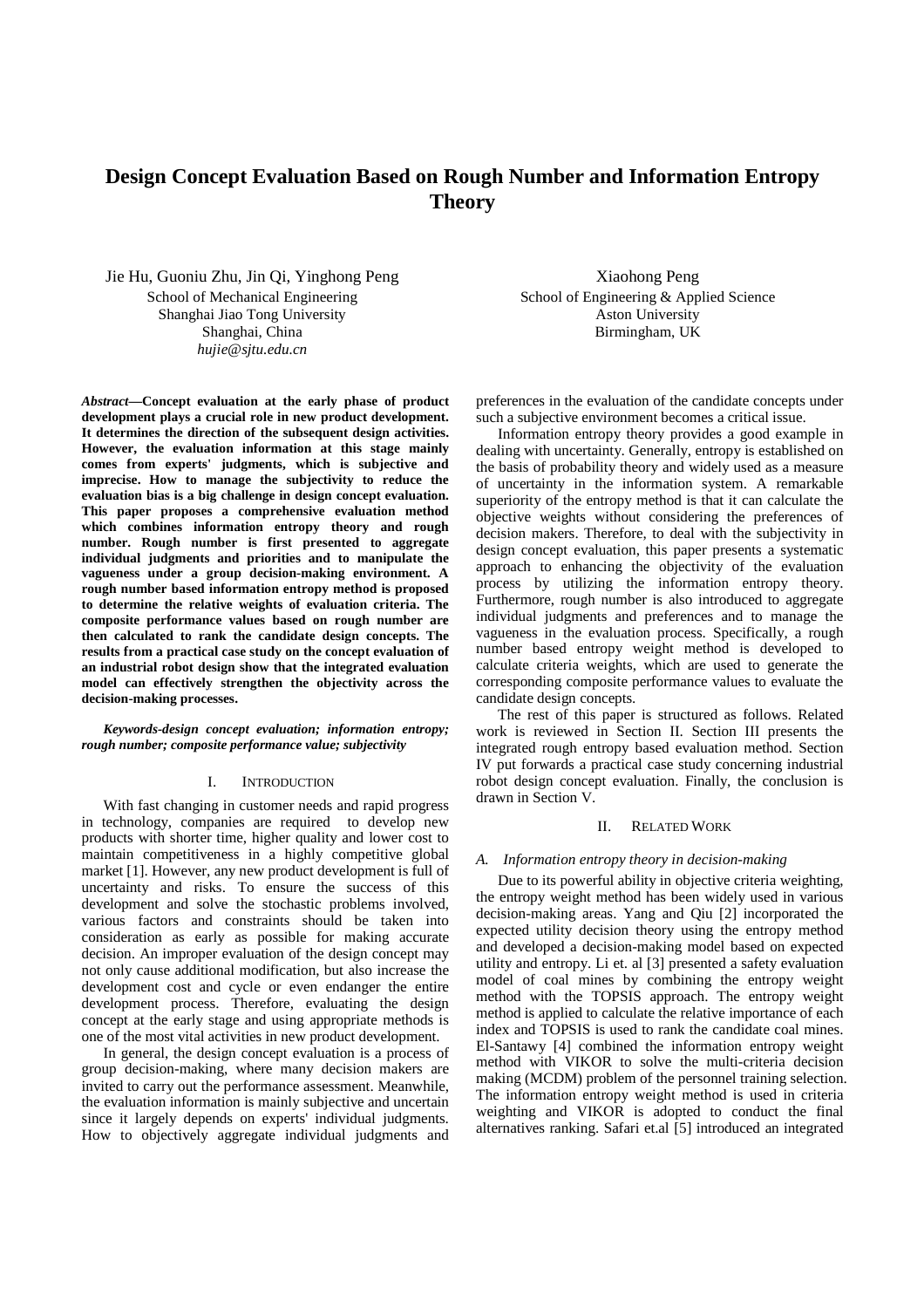method for supplier selection which employs both Shannon's entropy and PROMETHEE techniques. The entropy is used to determine the relative weight and PROMETHEE is applied to rank the candidate alternatives. Liu and Zhang [6] used entropy weight in combination with an improved ELECTRE-III method for the supplier selection, where entropy weight is used in criteria weighing and ELECTRE-III is utilized to arrange the alternatives. Li et al. [7] also established an entropy weighted osculating value method for groundwater quality assessment.

However, in the most cases, the information provided in design concept evaluation is highly vague and imprecise. A simple crisp approach is unable to capture the true perception of the decision maker. To manage the vagueness in decisionmaking, fuzzy logic is introduced and various fuzzy sets based models are developed.

Kulak [8] developed a decision support system which contains a rule-based system, a database and several MCDM models. The fuzzy information axiom is introduced in its final alternatives selection. To handle the incomplete information in design concept evaluation, Akay and Kulak [9] developed a grey-fuzzy information axiom to evaluate design concepts. Büyüközkan [10] put forward a decision model for supplier performance evaluation by combining an analytical hierarchy process (AHP) with the axiomatic design. Akay et al. [11] presented an interval-type-2 fuzzy information axiom to handle the uncertainty and subjectivity in the concept selection. Weng and Jenq [12] built a hierarchical decisionmaking model by Applying fuzzy information axiom is applied in the equipment evaluation. Cebi and Kahraman [13] developed a group decision support system which contains a knowledge system module, an inference engine module and a user interface module. Based on the fuzzy information axiom and fuzzy AHP, Kulak and Kahraman [14] presented a fuzzy MCDM method and applied it in transportation company selection. Ji et al. [15] integrated the entropy weight method, fuzzy set theory and the MCDM method. By avoiding subjective effects on the weights, the proposed model can assess the MCDM problems in a more objective manner. Liu et. al [16] extended the information entropy method with fuzzy theory to develop an enhanced fuzzy comprehensive evaluation method for water quality assessment. In addition, an information entropy technique has been applied to calculate the coefficient of weight and to exploit the useful information of data to a maximum extent. Chen and Li [17] proposed an objective weighting method which employs intuitionistic fuzzy entropy measures to tackle MCDM problems under the intuitionistic fuzzy sets environment. Zhao et. al [18] applied a new model in the reliability evaluation of power communication networks, where FAHP and entropy method were combined to calculate the weights of the criteria to enhance the credibility and objectivity of the results obtained. Ye [19] suggested a fuzzy MCDM method based on weighted correlation coefficients using the intuitionistic fuzzy entropy weights. This method is particularly useful in the situation where the weights information is completely unknown. He further optimized the entropy weights-based correlation coefficients in terms of the interval-valued intuitionistic fuzzy sets [20].

In summary, the purpose of the fuzzy valued evaluation method is to transform crisp numbers into fuzzy ones to manipulate the vagueness in decision-making. But the determination of the membership function in fuzzy sets is mainly depending on subjective judgments. Most of the fuzzy evaluation methods need to introduce auxiliary information which is subjective as well. To tackle the dilemma, rough number is introduced to deal with the vagueness and subjectivity [21] concerned, as it only depends on the original data and no auxiliary numbers are required.

### *B. Rough number*

Generally, a rough number is constituted by the rough boundary interval, lower limit and upper limit [22]. Suppose U is the universe, R is a set of n classes  $(C_1, C_2, \dots, C_n)$  that cover all the objects in U,  $R = \{C_1, C_2, \dots, C_n\}$ , Y is an arbitrary object of U. If these classes are ordered as  $C_1 < C_2 < \cdots < C_n$ , then  $\forall Y \in U, C_i \in R, 1 \le i \le n$ , the lower approximation ( $Apr(C_i)$ ), upper approximation ( $Apr(C_i)$ ) and boundary region ( $\text{Bnd}(C_i)$ ) of class  $C_i$  are defined as:

$$
Apr(Ci) = \bigcup \{ Y \in U / R(Y) \le Ci \}
$$
\n<sup>(1)</sup>

$$
\overline{Apr}(C_i) = \bigcup \{ Y \in U / R(Y) \ge C_i \}
$$
 (2)

$$
Bnd(C_i) = \bigcup \{ Y \in U / R(Y) \neq C_i \}
$$
  
=  $\{ Y \in U / R(Y) > C_i \} \bigcup \{ Y \in U / R(Y) < C_i \}$  (3)

Furthermore, the lower limit ( $\underline{Lim}(C_i)$ ), upper limit (*Lim*( $C_i$ )) and rough number (*RN*( $C_i$ )) of  $C_i$  can be defined as:

$$
\underline{\text{Lim}}(C_i) = \frac{1}{M_L} \sum R(Y) \mid Y \in \underline{\text{Apr}}(C_i)
$$
\n<sup>(4)</sup>

$$
\overline{Lim}(C_i) = \frac{1}{M_U} \sum R(Y) | Y \in \overline{Apr}(C_i)
$$
\n(5)

$$
RN(C_i) = \left[ \underline{\text{Lim}}(C_i), \overline{\text{Lim}}(C_i) \right] \tag{6}
$$

where  $M_L$ ,  $M_U$  are the numbers of objects contained in  $Apr(C_i)$  and  $Apr(C_i)$ , respectively.

Their difference is defined as the rough boundary interval  $\left( \textit{IRBnd}(C_i) \right)$ :

$$
IRBnd(Ci) = \overline{Lim}(Ci) - \underline{Lim}(Ci)
$$
\n(7)

The rough boundary interval denotes the vagueness of  $C_i$ , where a larger one means more vague while a smaller one denotes a better precise. The subjective information can then be denoted by rough number.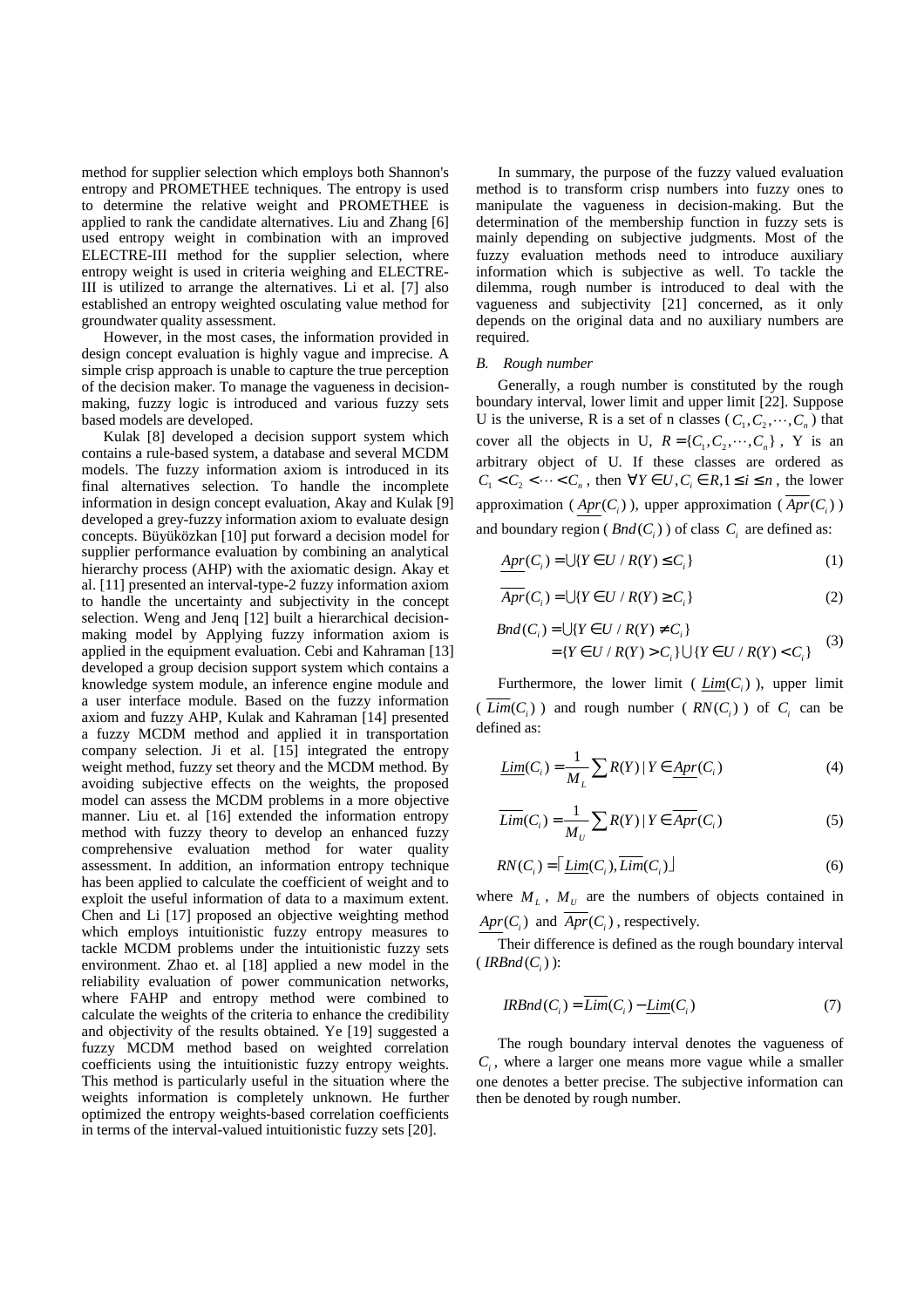Suppose  $RN(a) = \lceil \text{Lim}(a), \overline{\text{Lim}}(a) \rfloor$  and  $RN(b) = \lceil Lim(b)$ ,  $\overline{Lim}(b) \rceil$  are two rough numbers,  $\lambda$  is a

nonzero constant, the arithmetic rules can be defined as [23]:

$$
RN(a) + RN(b) = \left[ \underline{Lim}(a), \overline{Lim}(a) \right] + \left[ \underline{Lim}(b), \overline{Lim}(b) \right] \tag{8}
$$

$$
= \left[ \underline{Lim}(a) + \underline{Lim}(b), \overline{Lim}(a) + \overline{Lim}(b) \right]
$$

$$
RN(a) \times \lambda = \left[ \underline{Lim}(a), \underline{Lim}(a) \right] \times \lambda
$$
  
=  $\left[ \lambda \times \underline{Lim}(a), \lambda \times \overline{Lim}(a) \right]$  (9)

$$
RN(a) \times RN(b) = \left[ \underline{\text{Lim}}(a), \overline{\text{Lim}}(a) \right] \times \left[ \underline{\text{Lim}}(b), \overline{\text{Lim}}(b) \right] \newline = \left[ \underline{\text{Lim}}(a) \times \underline{\text{Lim}}(b), \overline{\text{Lim}}(a) \times \overline{\text{Lim}}(b) \right] \newline (10)
$$

It will be shown later that using the rough number approach can strengthen the objectivity and capture the decision makers' real perception in various group decisionmaking areas.

# III. PROPOSED METHOD

### *A. Framework of the proposed method*

To manipulate the subjectivity and vagueness in design concept evaluation, this paper presents an integrated approach by combining information entropy theory and the rough number method to calculate the relative weights of decision criteria. Then a rough number based composite performance value is calculated to rank the candidate design concepts. By jointly applying the rough entropy weight method and rough composite performance values, both criteria weighing and alternative ranking can be manipulated without any auxiliary information. Thus, the proposed rough entropy based method can effectively reflect the decision makers' true perception and enhance the objectivity of design concept evaluation. The framework of the proposed method is depicted in Fig. 1.



Figure 1. Framework of the proposed evaluation method

#### *B. Rough number based entropy weight method*

As a famous objective criteria weighting method, *information entropy weight* is widely used in various decision-making problems, especially in the situation where the weighting information is completely unknown. To deal with the vagueness and subjectivity in design concept evaluation, this paper introduces rough number in combination with the entropy weight method to aggregate individual judgments and conduct criteria weighing. The procedure of applying the rough entropy method is described as follows.

Step 1: Collect individual evaluation values and construct a group of decision matrices. The decision matrix of the *k*th expert is described as:

$$
D_{k} = \begin{bmatrix} x_{11}^{k} & x_{12}^{k} & \cdots & x_{1n}^{k} \\ x_{21}^{k} & x_{22}^{k} & \cdots & x_{2n}^{k} \\ \vdots & \vdots & \ddots & \vdots \\ x_{m1}^{k} & x_{m2}^{k} & \cdots & x_{mn}^{k} \end{bmatrix}
$$
 (11)

where  $x_{ij}^k (1 \le i \le m, 1 \le j \le n, 1 \le k \le s)$  is the evaluation value of criterion  $j$  for alternative  $i$  given by expert  $k$ ,  $m$  is the number of alternatives, *n* is the number of criteria, and *s* is the number of experts involved.

Then the integrated decision matrix *D* is constructed as:

$$
\overline{B} = \begin{bmatrix} \widetilde{x}_{11} & \widetilde{x}_{12} & \cdots & \widetilde{x}_{1n} \\ \widetilde{x}_{21} & \widetilde{x}_{22} & \cdots & \widetilde{x}_{2n} \\ \vdots & \vdots & \ddots & \vdots \\ \widetilde{x}_{m1} & \widetilde{x}_{m2} & \cdots & \widetilde{x}_{mn} \end{bmatrix} \tag{12}
$$

where  $\tilde{x}_{ij} = \{x_{ij}^1, x_{ij}^2, \dots, x_{ij}^s\}$ , is the sequence of evaluation values of criterion *j* on alternative *i*.

Step 2: Construct a rough decision matrix.

Translate the element  $x_{ij}^k$  in  $\tilde{x}_{ij}$  into rough number  $RN(x_n^k)$  using (1)-(6):

$$
RN(x_{ij}^k) = \lceil x_{ij}^{kL}, x_{ij}^{kU} \rceil \tag{13}
$$

where  $x_{ij}^{kL}$  is the lower limit of  $RN(x_{ij}^k)$  while  $x_{ij}^{kU}$  is the upper limit.

The rough sequence  $RN(\tilde{x}_{ij})$  is then represented as:

$$
RN(\tilde{x}_{ij}) = \{ [x_{ij}^{LL}, x_{ij}^{LU}, \bar{x}_{ij}^{LU}, x_{ij}^{2U}, \ldots, \bar{x}_{ij}^{SL}, x_{ij}^{SU}] \}
$$
 (14)

It is further translated into an average rough number  $RN(x_i)$  by using rough arithmetic (8)-(10):

$$
RN(x_{ij}) = \lceil x_{ij}^L, x_{ij}^U \rceil \tag{15}
$$

$$
x_{ij}^L = \frac{x_{ij}^{1L} + x_{ij}^{2L} + \dots + x_{ij}^{sL}}{s}
$$
 (16)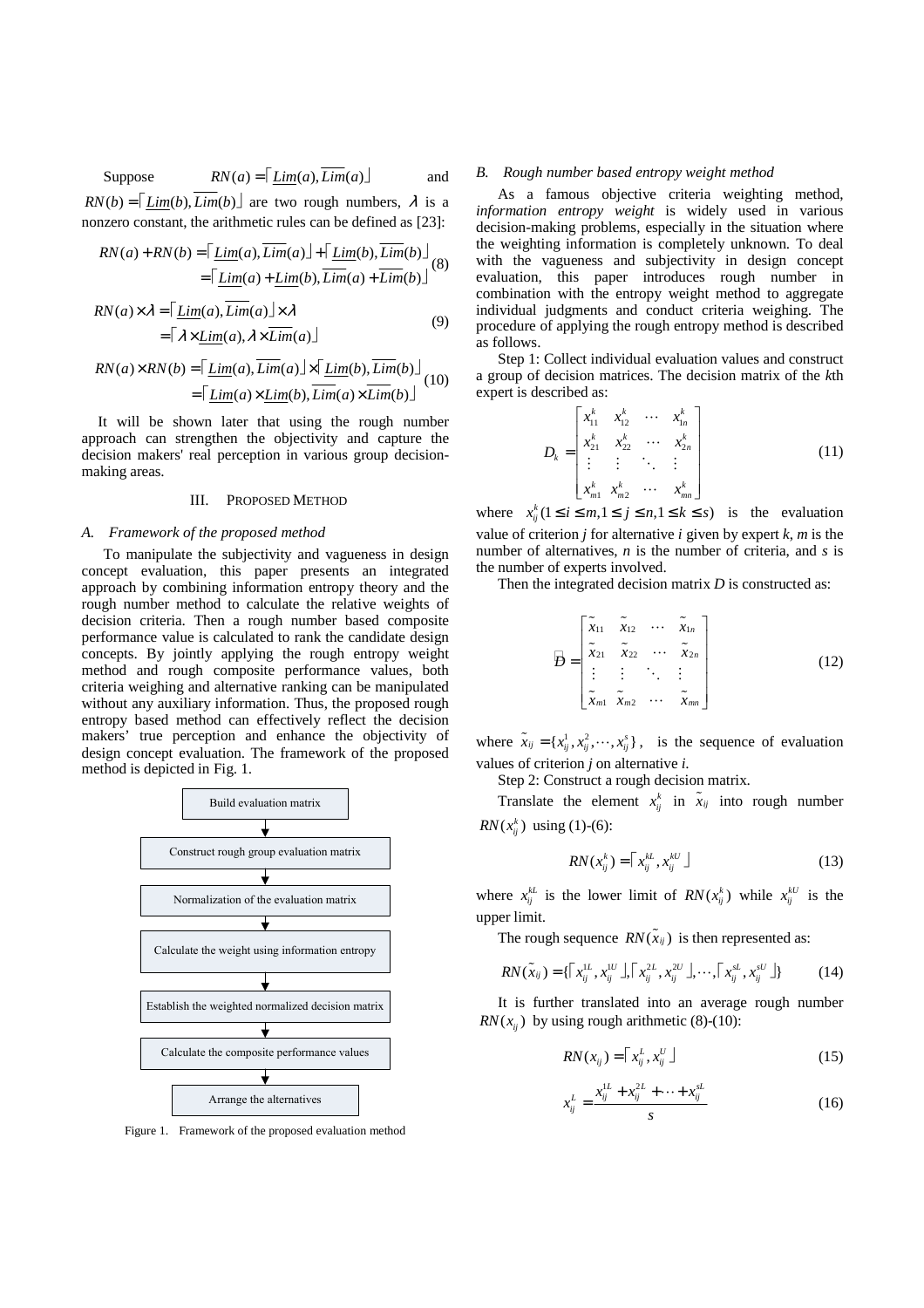$$
x_{ij}^U = \frac{x_{ij}^{IU} + x_{ij}^{2U} + \dots + x_{ij}^{sU}}{s}
$$
 (17)

where  $x_{ij}^L$  is the lower limit of  $RN(x_{ij})$  and  $x_{ij}^U$  is the upper limit.

Consequently, the rough decision matrix *D* is formed as:

$$
D = \begin{bmatrix} x_{11}^L, x_{11}^U & x_{12}^L, x_{12}^U & \cdots & x_{1n}^L, x_{1n}^U \end{bmatrix} \\ D = \begin{bmatrix} x_{21}^L, x_{21}^U & x_{22}^L, x_{22}^U & \cdots & x_{1n}^L, x_{1n}^U \end{bmatrix} \\ \vdots & \vdots & \ddots & \vdots \\ x_{m1}^L, x_{m1}^U & x_{m2}^L, x_{m2}^U & \cdots & x_{mn}^L, x_{mn}^U \end{bmatrix}
$$
 (18)

Step 3: Normalization

For making comparisons between different values, the elements of the decision matrix should be normalized first. For the benefit criterion:

$$
r_{ij}^{L} = [x_{ij}^{L} - \min_{i} (x_{ij}^{L})] / [\max_{i} (x_{ij}^{U}) - \min_{i} (x_{ij}^{L})]
$$
 (19)

$$
r_{ij}^U = [x_{ij}^U - \min_i(x_{ij}^L)] / [\max_i(x_{ij}^U) - \min_i(x_{ij}^L)] \tag{20}
$$

For the cost criterion:

$$
r_{ij}^{L} = [\max_{i} (x_{ij}^{U}) - x_{ij}^{U}] / [\max_{i} (x_{ij}^{U}) - \min_{i} (x_{ij}^{L})]
$$
 (21)

$$
r_{ij}^{L} = [\max_{i} (x_{ij}^{U}) - x_{ij}^{L}] / [\max_{i} (x_{ij}^{U}) - \min_{i} (x_{ij}^{L})]
$$
 (22)

After normalization, a normalized decision matrix  $R = [r_{ij}]_{m \times n}$  is obtained.

Step 4: Calculate the entropy of *R* :

$$
E_j^L = -k \sum_{i=1}^m f_{ij}^L \ln(f_{ij}^L)
$$
 (23)

$$
E_j^U = -k \sum_{i=1}^m f_{ij}^U \ln(f_{ij}^U)
$$
 (24)

where 1  $r_{ij}^L = r_{ij}^L / \sum_{i=1}^m r_{ij}^U$  $f_{ii}^L = r_{ii}^L / \sum r_i$  $= r_{ij}^L / \sum_{i=1}^m r_{ij}^U$ ,  $f_{ij}^U = r_{ij}^U / \sum_{i=1}^m$  $r_{ij}^U = r_{ij}^U / \sum_{i=1}^m r_{ij}^U$  $f_{ii}^U = r_{ii}^U / \sum r_i$  $= r_{ij}^{U} / \sum_{i=1}^{m} r_{ij}^{U}$ ,  $k = 1 / \ln n$ ,

supposing  $f_{ij} = 0$ ,  $f_{ij} \ln f_{ij} = 0$ .

The weight for the *j*th criterion is defined as:

$$
w_j^L = \frac{1 - E_j^U}{\sum_{j=1}^n (1 - E_j^L)}
$$
(25)

$$
w_j^U = \frac{1 - E_j^L}{\sum_{j=1}^n (1 - E_j^L)}
$$
(26)

Step 5: Rank the candidates using composite performance values which are calculated by:

$$
I_i^L = \sum_{j=1}^n w_j^L r_{ij}^L
$$
 (27)

$$
I_i^U = \sum_{j=1}^n w_j^U r_{ij}^U
$$
 (28)

where  $w_j$  is the normalized form of  $w_j$ .

The alternatives are arranged in an ascending order according to the composite performance values obtained. The alternative with the biggest composite performance value is the best one. The ranking rule of the interval numbers is described as follows [22]:

1) If 
$$
\underline{\text{Lim}}(a) \ge \underline{\text{Lim}}(b)
$$
 and  $\underline{\text{Lim}}(a) > \underline{\text{Lim}}(b)$ , or  
 $\underline{\text{Lim}}(a) > \underline{\text{Lim}}(b)$  and  $\overline{\text{Lim}}(a) \ge \overline{\text{Lim}}(b)$ ,  $\overline{\text{RN}}(a) > \overline{\text{RN}}(b)$ ;  
2) If  $\underline{\text{Lim}}(a) = \underline{\text{Lim}}(b)$  and  $\overline{\text{Lim}}(a) = \overline{\text{Lim}}(b)$ 

2) It 
$$
\underline{Lim}(a) = \underline{Lim}(b)
$$
 and  $\underline{Lim}(a) = \underline{Lim}(b)$ ,  
 $\underline{RN}(a) = \underline{RN}(b)$ ;

3) If  $Lim(b) > Lim(a)$  and  $\overline{Lim}(b) < \overline{Lim}(a)$ , or if  $Lim(a) > Lim(b)$  and  $\overline{Lim}(a) < \overline{Lim}(b)$ , suppose  $M(a)$  and  $M(b)$  are the middle values of  $RN(a)$  and  $RN(b)$ :

a) If  $M(a) \leq M(b)$ , then  $RN(a) < RN(b)$ ;

b) If  $M(a) > M(b)$ , then  $RN(a) > RN(b)$ ;

By integrating information entropy theory and rough number, the concern on the subjectivity in the evaluation process can be effectively addressed.

#### IV. CASE STUDY

## *A. Design concept evaluation of an industrial robot*

In this section, the proposed rough entropy based method is used in the concept evaluation of an industrial robot to validate the effectiveness of its functions. Robots are widely used in the industrial environment to improve productivity, enhance product quality and execute special tasks. In industrial robot manufacturers, seven design concepts have been adopted in the conceptual design, namely,  $A_1$ ,  $A_2$ ,  $A_3$ , A<sub>4</sub>, A<sub>5</sub>, A<sub>6</sub> and A<sub>7</sub>.

The objective of the concept evaluation is to select the best alternative from the seven design concepts. Typically, decision makers are mainly concerned with the criteria such as: utility  $(C_1)$ , manufacturability  $(C_2)$ , novelty  $(C_3)$ , power consumption  $(C_4)$ , reliability  $(C_5)$ , operability  $(C_6)$ , structural complexity  $(C_7)$ , and flexibility  $(C_8)$ . Among them,  $C_1$ ,  $C_2$ ,  $C_3$ ,  $C_5$ ,  $C_6$ , and  $C_8$  are the benefit criteria while  $C_4$  and  $C_7$  are the cost criteria. Three decision makers are asked to provide their opinions independently in the evaluation process. Fig. 2 illustrates the hierarchical structure of the design concept evaluation of the industrial robot.

In this evaluation, the rough entropy method is used to aggregate the individual judgments and calculate the corresponding criteria weights in the following steps.

Step 1: Collect individual judgments and construct a group of individual decision matrices, as follows: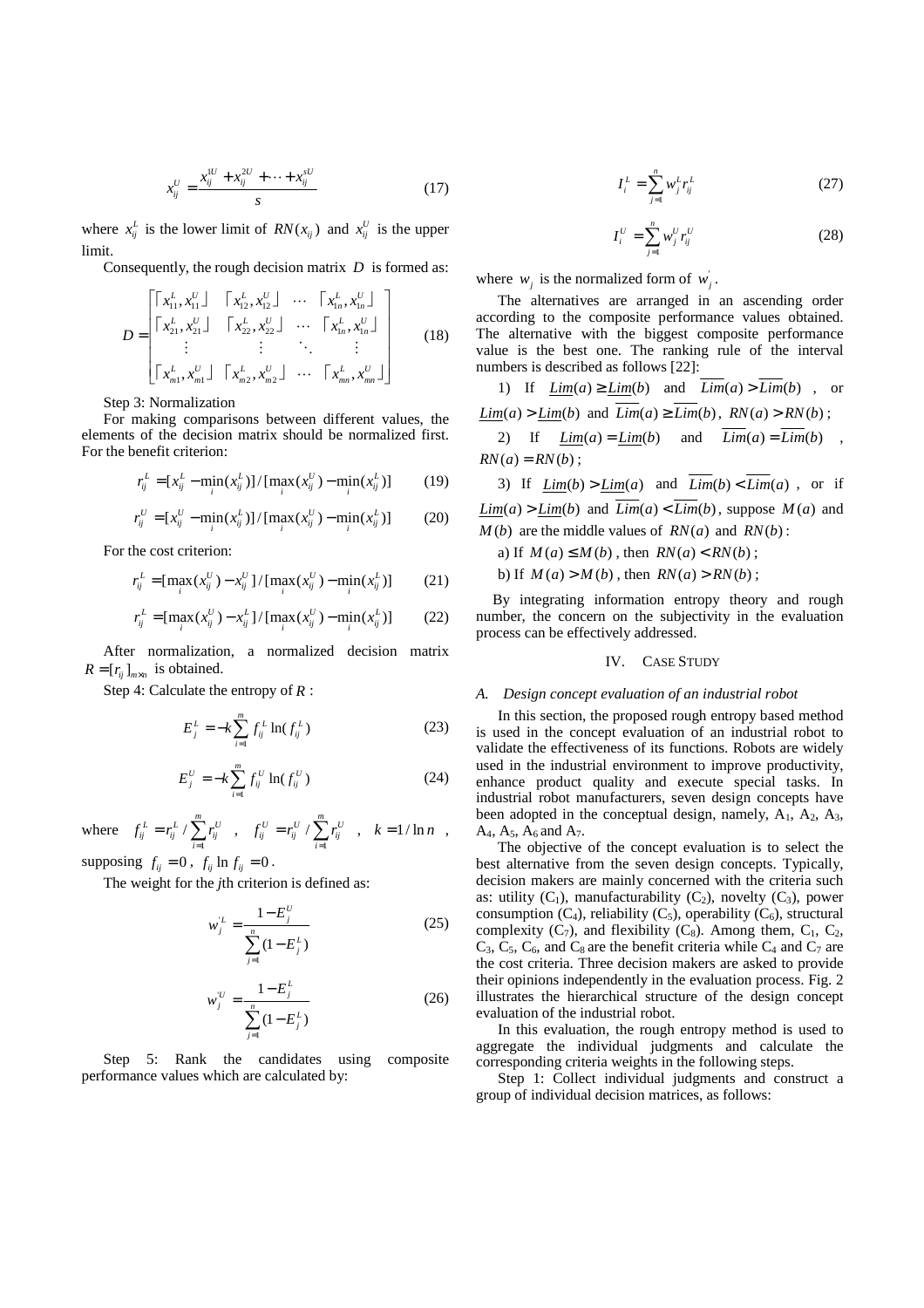

Figure 2. The hierarchical structure of the industrial robot design concept evaluation.

|                              | $\overline{\mathbf{3}}$                                                    | 5              | 7              | 7              | 5              | 5              | 3              | $\mathbf{1}$                          |
|------------------------------|----------------------------------------------------------------------------|----------------|----------------|----------------|----------------|----------------|----------------|---------------------------------------|
|                              |                                                                            | 5              | 3              | 7              | 3              | 3              | 5              | 3                                     |
|                              | $\frac{5}{7}$                                                              | 9              | 9              | 5              | $\overline{7}$ | $\overline{7}$ | 5              | $\overline{7}$                        |
| $D_{\scriptscriptstyle 1} =$ |                                                                            | $\overline{7}$ | 5              | 3              | 5              | 5              | $\overline{7}$ | 5                                     |
|                              | 7<br>9<br>5                                                                | 5              | 5              | $\overline{7}$ | 5              | 3              | 9              | $\mathbf{1}$                          |
|                              |                                                                            | 7              | $\overline{7}$ | 5              | 5              | $\overline{7}$ | $\overline{7}$ | 3                                     |
|                              | $\overline{3}$                                                             | 5              | 5              | 7              | 3              | 3              | 7              | 5                                     |
|                              |                                                                            |                |                |                |                |                |                |                                       |
|                              |                                                                            | 5              | 9              | 7              | 3              | 5              | 5              | 3                                     |
|                              |                                                                            | 5              | 5              | $\overline{7}$ | 3              | 5              | $\overline{7}$ | $\mathbf{1}$                          |
|                              |                                                                            | $\overline{7}$ | 9              | 3              | 7              | $\overline{7}$ | $\overline{7}$ | 9                                     |
| $D_{2}$                      |                                                                            | 5              | $\overline{7}$ | 5              | $\overline{7}$ | 5              | $\overline{7}$ | 5                                     |
|                              |                                                                            | $\overline{7}$ | $\overline{7}$ | 9              | 5              | 5              | 9              | 3                                     |
|                              | $\begin{bmatrix} 5 & 7 & 9 & 7 & 7 & 5 \\ 3 & 3 & 3 & 7 & 7 \end{bmatrix}$ | $\overline{7}$ | 5              | $\overline{7}$ | $\overline{7}$ | 5              | 5              | 5                                     |
|                              |                                                                            | 3              | 5              | 5              | 3              | 5              | 5              | 5                                     |
|                              |                                                                            |                |                |                |                |                |                |                                       |
|                              | 5                                                                          | 7              | 7              | 9              | 5              | 3              | 3              | 3                                     |
| $D_3 =$                      | $\frac{5}{7}$                                                              | $\overline{7}$ | 5              | 9              | 3              | 5              | 7              | 3                                     |
|                              |                                                                            | 9              | 9              | 3              | 7              | 9              | 5              | 9                                     |
|                              | $\frac{5}{7}$                                                              | $\overline{7}$ | $\overline{7}$ | 5              | 5              | $\overline{7}$ | 5              | 5                                     |
|                              |                                                                            | 9              | 5              | 9              | 3              | 5              | 9              | 3                                     |
|                              | $\begin{array}{c} 7 \\ 5 \end{array}$                                      | 5              | 5              | $\overline{7}$ | 5              | $\overline{7}$ | 5              | $\begin{array}{c} 3 \\ 5 \end{array}$ |
|                              |                                                                            | 3              | 3              | 5              | 5              | 3              | 7              |                                       |

Then an integrated decision matrix *D* is generated by combining the individual decision matrices formed.

|  |  | $B = \begin{bmatrix} 3,5,5 & 5,5,7 & \cdots & 3,5,3 & 1,3,3 \\ 5,7,5 & 5,5,7 & \cdots & 5,7,7 & 3,1,3 \\ 7,9,7 & 9,7,9 & \cdots & 5,7,5 & 7,9,9 \\ 7,7,5 & 7,5,7 & \cdots & 7,7,5 & 5,5,5 \\ 9,7,7 & 5,7,9 & \cdots & 9,9,9 & 1,3,3 \\ 5,5,7 & 7,7,5 & \cdots & 7,5,5 & 3,5,3 \\ 3,3,5 & 5,3,3 & \cdots & 7$ |
|--|--|--------------------------------------------------------------------------------------------------------------------------------------------------------------------------------------------------------------------------------------------------------------------------------------------------------------|
|  |  |                                                                                                                                                                                                                                                                                                              |
|  |  |                                                                                                                                                                                                                                                                                                              |
|  |  |                                                                                                                                                                                                                                                                                                              |

Step 2: Translate the elements in *D* into rough numbers and then the original integrated decision matrix is converted into a rough decision matrix according to (15)-(17).

|  | $D = \begin{bmatrix} 5.89, 4.78 \end{bmatrix} \begin{bmatrix} 5.22, 6.11 \end{bmatrix} \cdots \begin{bmatrix} 3.22, 4.11 \end{bmatrix} \begin{bmatrix} 1.89, 2.78 \end{bmatrix}$<br>$D = \begin{bmatrix} 5.89, 6.78 \end{bmatrix} \begin{bmatrix} 7.22, 8.11 \end{bmatrix} \begin{bmatrix} 7.89, 8.78 \end{bmatrix} \cdots \begin{bmatrix} 5.22, 6.11 \end{bmatrix} \begin{bmatrix} 7.89, 8.78 \end{bmatrix$ |
|--|--------------------------------------------------------------------------------------------------------------------------------------------------------------------------------------------------------------------------------------------------------------------------------------------------------------------------------------------------------------------------------------------------------------|
|  | $\begin{bmatrix} 7.22, 8.11 \end{bmatrix}$ $\begin{bmatrix} 6, 8 \end{bmatrix}$ $\cdots$ $\begin{bmatrix} 9, 9 \end{bmatrix}$ $\begin{bmatrix} 1.89, 2.78 \end{bmatrix}$                                                                                                                                                                                                                                     |
|  | $\begin{bmatrix} 5.22, 6.11 \end{bmatrix}$ $\begin{bmatrix} 5.89, 6.78 \end{bmatrix}$ $\begin{bmatrix} 5.22, 6.11 \end{bmatrix}$ $\begin{bmatrix} 3.22, 4.11 \end{bmatrix}$                                                                                                                                                                                                                                  |
|  | $\begin{bmatrix} 3.22, 4.11 \end{bmatrix}$ $\begin{bmatrix} 3.22, 4.11 \end{bmatrix}$ $\cdots$ $\begin{bmatrix} 5.89, 6.78 \end{bmatrix}$ $\begin{bmatrix} 5, 5 \end{bmatrix}$                                                                                                                                                                                                                               |

Step 3: Conduct the normalization on the rough decision matrix is conducted according to (19)-(22) and the normalized decision matrix is obtained as:

|  | $\begin{bmatrix} 0.14, 0.32 \end{bmatrix}$ $\begin{bmatrix} 0.36, 0.52 \end{bmatrix}$ $\begin{bmatrix} 0.85, 1 \end{bmatrix}$ $\begin{bmatrix} 0, 0.13 \end{bmatrix}$<br>$\begin{bmatrix} 0.41, 0.59 \end{bmatrix}$ $\begin{bmatrix} 0.36, 0.52 \end{bmatrix}$ $\begin{bmatrix} 0.38, 0.54 \end{bmatrix}$ $\begin{bmatrix} 0, 0.13 \end{bmatrix}$ |  |
|--|---------------------------------------------------------------------------------------------------------------------------------------------------------------------------------------------------------------------------------------------------------------------------------------------------------------------------------------------------|--|
|  | $\lceil 0.82, 1 \rfloor$ $\lceil 0.84, 1 \rfloor$ $\cdots$ $\lceil 0.5, 0.65 \rfloor$ $\lceil 0.87, 1 \rfloor$                                                                                                                                                                                                                                    |  |
|  | $R =   \lceil 0.55, 0.73 \rfloor \rceil 0.48, 0.64 \rfloor \cdots \lceil 0.38, 0.54 \rfloor \rceil 0.45, 0.45 \rfloor$                                                                                                                                                                                                                            |  |
|  | $\lceil 0.82,1 \rfloor$ $\lceil 0.5,0.86 \rfloor$ $\lceil 0,0 \rfloor$ $\lceil 0,0.13 \rfloor$                                                                                                                                                                                                                                                    |  |
|  | $\begin{bmatrix} 0.41, 0.59 \end{bmatrix}$ $\begin{bmatrix} 0.48, 0.64 \end{bmatrix} \cdots \begin{bmatrix} 0.5, 0.65 \end{bmatrix}$ $\begin{bmatrix} 0.19, 0.32 \end{bmatrix}$                                                                                                                                                                   |  |
|  | $\lceil 0, 0.18 \rfloor$ $\lceil 0, 0.16 \rfloor$ $\cdots$ $\lceil 0.38, 0.54 \rfloor$ $\lceil 0.45, 0.45 \rfloor$                                                                                                                                                                                                                                |  |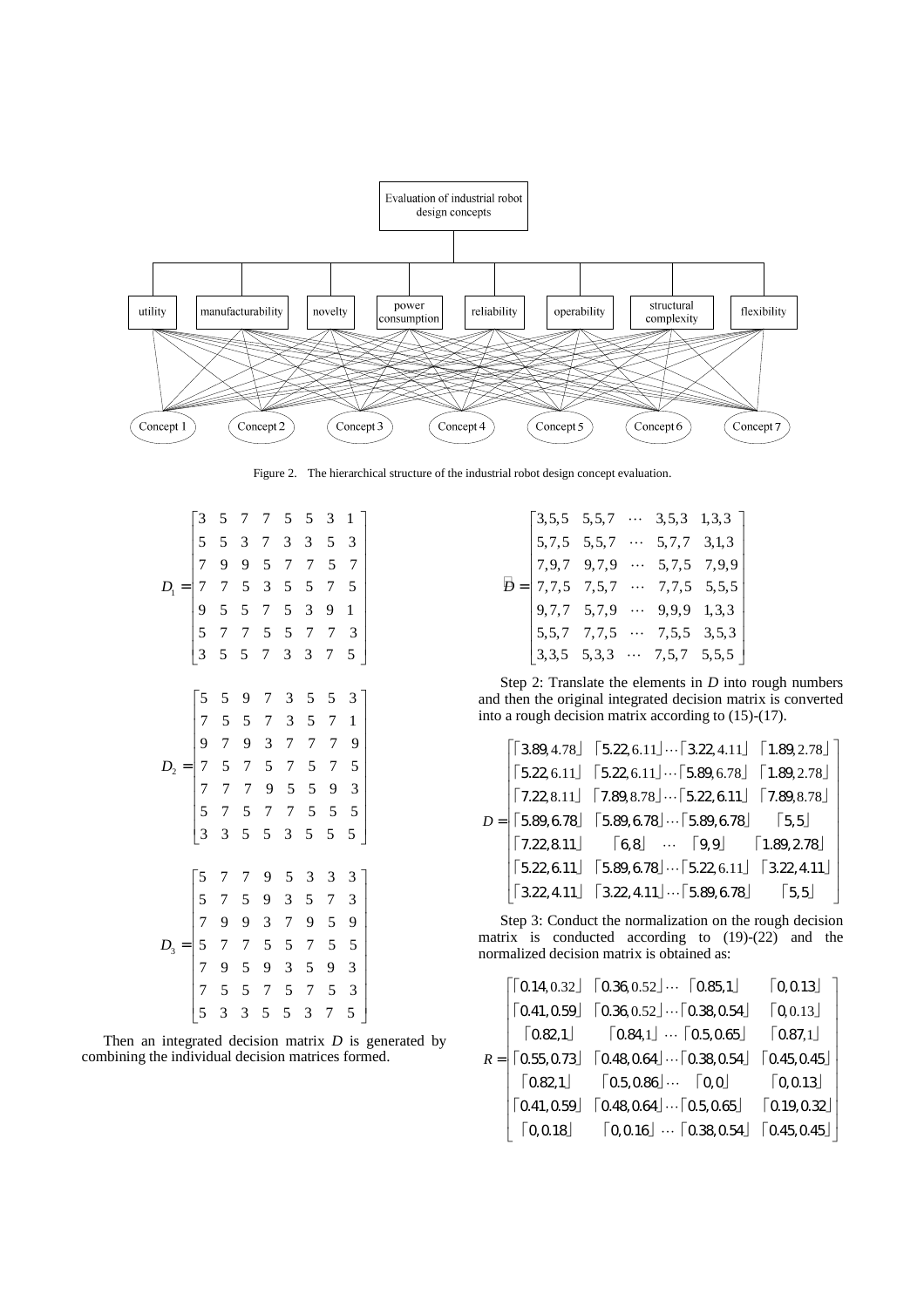Step 4: Calculate rough entropy weights used as the evaluation criteria and the entropy of the evaluation criteria is obtained using (23)-(24), as illustrated in Table I.

TABLE I. ENTROPY VALUES  $\lceil E_i^L, E_i^U \rceil$ 

|                           | $E_i^L$ | $E_i^U$ | E,             |
|---------------------------|---------|---------|----------------|
| $C_1$                     | 0.691   | 0.880   | [0.691, 0.880] |
| $\mathbb{C}^{\mathbb{R}}$ | 0.705   | 0.891   | [0.705, 0.891] |
| C <sub>3</sub>            | 0.618   | 0.857   | [0.618, 0.857] |
| $C_4$                     | 0.653   | 0.860   | [0.653, 0.860] |
| $C_5$                     | 0.635   | 0.822   | [0.635, 0.822] |
| $C_6$                     | 0.613   | 0.867   | [0.613, 0.867] |
| $C_7$                     | 0.738   | 0.848   | [0.738, 0.848] |
| $C_{8}$                   | 0.559   | 0.808   | [0.559, 0.808] |

The rough entropy weights are obtained using (25)-(26):

 $w' = \{w_1, w_2, w_3, w_4, w_5, w_6, w_7, w_8\}$  $=\left[ \begin{array}{|c|c|} \hline 0.043, 0.111 \end{array} \right]$ ,  $\left[ \begin{array}{|c|c|c|} \hline 0.039, 0.106 \end{array} \right]$ ,  $\left[ \begin{array}{|c|c|c|c|} \hline 0.051, 0.137 \end{array} \right]$ ,  $\lceil 0.050, 0.125 \rfloor, \lceil 0.064, 0.131 \rfloor, \lceil 0.048, 0.139 \rfloor,$  $\lceil 0.055, 0.094 \rfloor, \lceil 0.069, 0.158 \rfloor \}$ 

The normalized format of *w* is then obtained, as listed in Table II.

TABLE II. ENTROPY WEIGHT VALUES  $\lceil w_i^L, w_i^U \rfloor$ 

|                | $w_i^L$ | $w_i^U$ | w,                            |
|----------------|---------|---------|-------------------------------|
| $C_1$          | 0.272   | 0.703   | $\lceil 0.272, 0.703 \rfloor$ |
| C <sub>2</sub> | 0.247   | 0.671   | [0.247, 0.671]                |
| $C_3$          | 0.323   | 0.867   | [0.323, 0.867]                |
| $C_4$          | 0.317   | 0.791   | [0.317, 0.791]                |
| $C_5$          | 0.405   | 0.829   | [0.405, 0.829]                |
| $C_6$          | 0.304   | 0.880   | [0.304, 0.880]                |
| $C_7$          | 0.348   | 0.595   | [0.348, 0.595]                |
| $C_{8}$        | 0.437   |         | $\lceil 0.437.1 \rceil$       |

Step 5: Rank the alternatives using composite performance values according to (27)-(28), as shown in Table III.

TABLE III. COMPOSITE PERFORMANCE VALUES  $\lceil I_i^L, I_i^U \rfloor$ 

|                | $I^L$ | $I^U$ |                               | Rank           |
|----------------|-------|-------|-------------------------------|----------------|
| A <sub>1</sub> | 0.803 | 2.895 | [0.803, 2.895]                | 4              |
| A <sub>2</sub> | 0.413 | 1.866 | $\lceil 0.413, 1.866 \rfloor$ |                |
| $A_3$          | 2.228 | 6.128 | $[2.228, 6.128]$              |                |
| A4             | 1.303 | 4.070 | [1.303, 4.070]                | $\overline{2}$ |
| A <sub>5</sub> | 0.562 | 2.564 | [0.562, 2.564]                | 5              |
| A <sub>6</sub> | 1.079 | 3.624 | $\lceil 1.079, 3.624 \rfloor$ | 3              |
| $A_7$          | 0.505 | 2.049 | 0.505.2.049                   | 6              |

According to the ranking rules stated in Section III, the final ranking of the candidate alternatives is obtained as follows:  $A_2 < A_3 < A_4 < A_6 < A_4 < A_3$ . Obviously, alternative A3 is the best design concept in this case.

### *B. Comparison and discussion*

To validate the performance of the proposed rough entropy based (rough-entropy) method, traditional crisp entropy weight (crisp-entropy) method is performed on the same data stated above. Fig. 3 shows the comparison of alternative ranking calculated by the crisp-entropy method and the proposed rough-entropy method.



Figure 3. Comparison of the alternative ranking

From Fig. 3, we can see that the final ranking calculated by the crisp entropy weight method is  $A_7 < A_2 < A_5 <$  $A_1 < A_6 < A_4 < A_3$  while  $A_2 < A_7 < A_5 < A_1 < A_6 < A_4 < A_3$  is the result of the rough entropy method. Actually, the differences between  $A_2$  and  $A_7$  are subtle. For both methods, alternative  $A_3$  is the best design concept. However, the integrated rough entropy based method uses the original decision data only to carry out concept evaluation, without any auxiliary information. The rough number can naturally aggregate and translate the crisp evaluation numbers into the interval numbers without needing any additional tools. It adopts a flexible interval boundary instead of a fixed predefined one, which denotes the vagueness of the decision results. Therefore, the proposed rough entropy based method can effectively reflect the decision makers' true perception and enhance the objectivity of decision making for design concept evaluation.

## V. CONCLUSION

To manipulate the subjectivity and vagueness in design concept evaluation, this paper proposes an integrated rough entropy based method to strengthen the objectivity and credibility of the evaluation process. Rough number is adopted here to aggregate individual judgments and preferences. First of all, it is applied to combine with the entropy weight method to compute criteria weights. Rough number based composite performance values are then calculated to arrange the candidate alternatives. By integrating rough number and an entropy weight method, the problems regarding vagueness and subjectivity in design concept evaluation can be properly addressed. The relative importance of the evaluation criterion is calculated using the